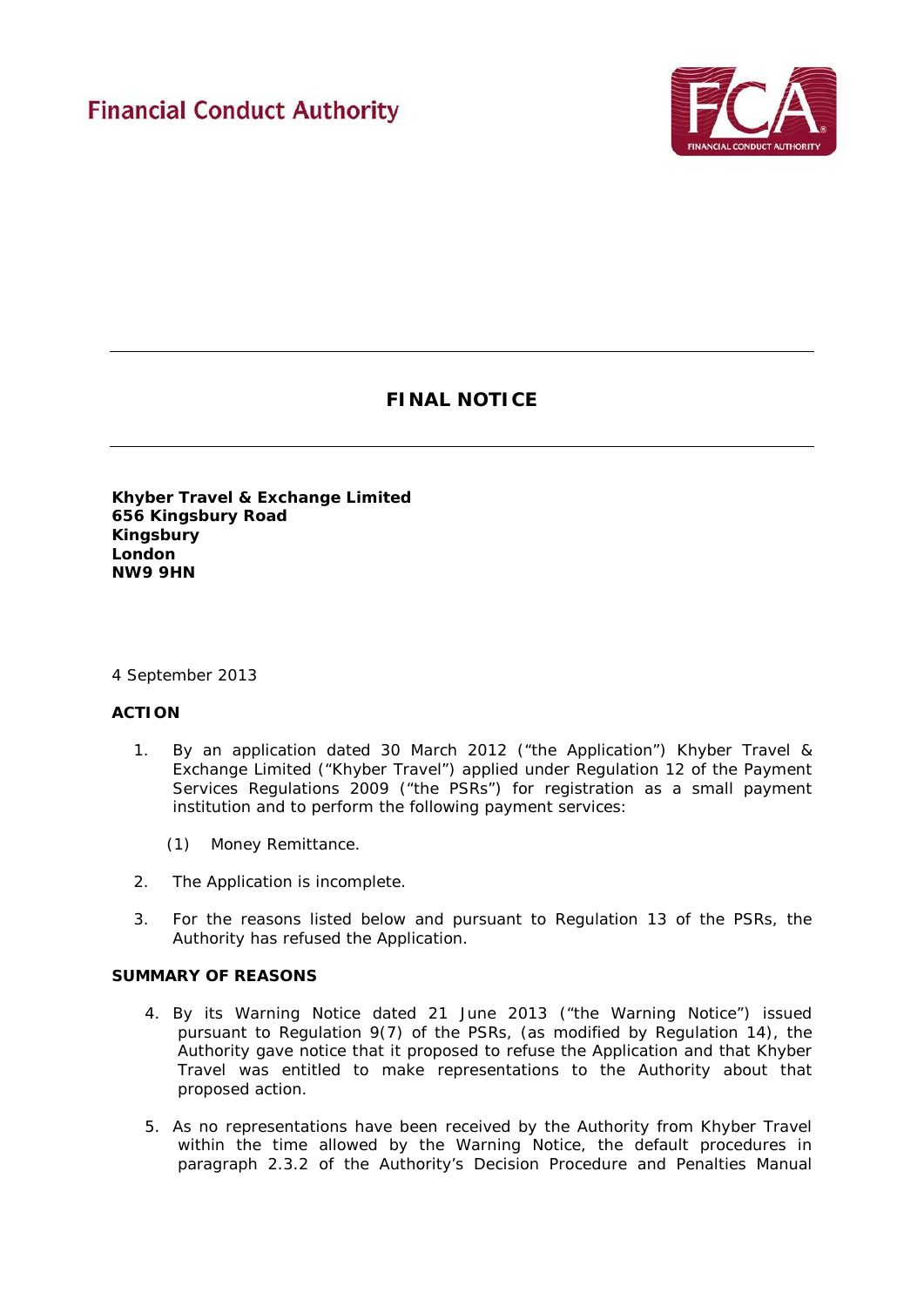apply, permitting the Authority to treat the matters referred to in its Warning Notice as undisputed.

- 6. By its Decision Notice dated 06 August 2013 ("the Decision Notice"), the Authority gave Khyber Travel notice that it had decided to take the action described above.
- 7. Khyber Travel has not referred the matter to the Tribunal within 28 days of the date on which the Decision Notice was given to Khyber Travel. .
- 8. Under section 390(1) of the Act, the Authority, having decided to refuse the Application and there having been no reference of that decision to the Tribunal, must give Khyber Travel Final Notice of its refusal.
- 9. The Authority decided to refuse the Application and to give this Final Notice as Khyber Travel has failed to provide the information required by the Authority and the Authority has accordingly concluded that it cannot ensure that Khyber Travel satisfies and will continue to satisfy the 'Conditions for registration as a small payment institution' set out in Regulation 13 of the PSRs in that:
	- (1) The Authority is not satisfied that Mr Abdul Wakil Jabarkhyl, being a person with a qualifying holding in Khyber Travel, is fit and proper, having regard to the need to ensure the sound and prudent conduct of the affairs of a small payment institution, pursuant to Regulation 13(4A).
	- (2) The Authority is not satisfied that Mr Abdul Wakil Jabarkhyl, being a director of and a person responsible for the management of Khyber Travel, is of good repute pursuant to Regulation 13(4B).
	- (3) Regulation 13(2) of the PSRs requires that Khyber Travel provide all information requested within Regulation 12(4).
	- (4) Regulation 13(5) of the PSRs requires that the applicant's "*head office, registered office or place of residence, as the case may be, must be in the United Kingdom*". Given the failure to respond to correspondence directed to the UK postal address provided in the application papers, there are doubts as to whether those address/contact details are accurate and whether Khyber Travel's head office is in the UK.

#### **DEFINITIONS**

- 10. The definitions below are used in this Final Notice.
	- "the Application" means the application submitted by Khyber Travel & Exchange limited on 30 March 2012.
	- "the Authority" means the body corporate previously known as the Financial Services Authority and renamed on 1 April 2013 as the Financial Conduct Authority

"the PSRs" means the Payment Services Regulations 2009

"Mr Jabarkhyl" means Mr Abdul Wakil Jabarkhyl and the applicant who is the sole director with 100% qualifying holding

"the MLRs" means the Money Laundering Regulations 2007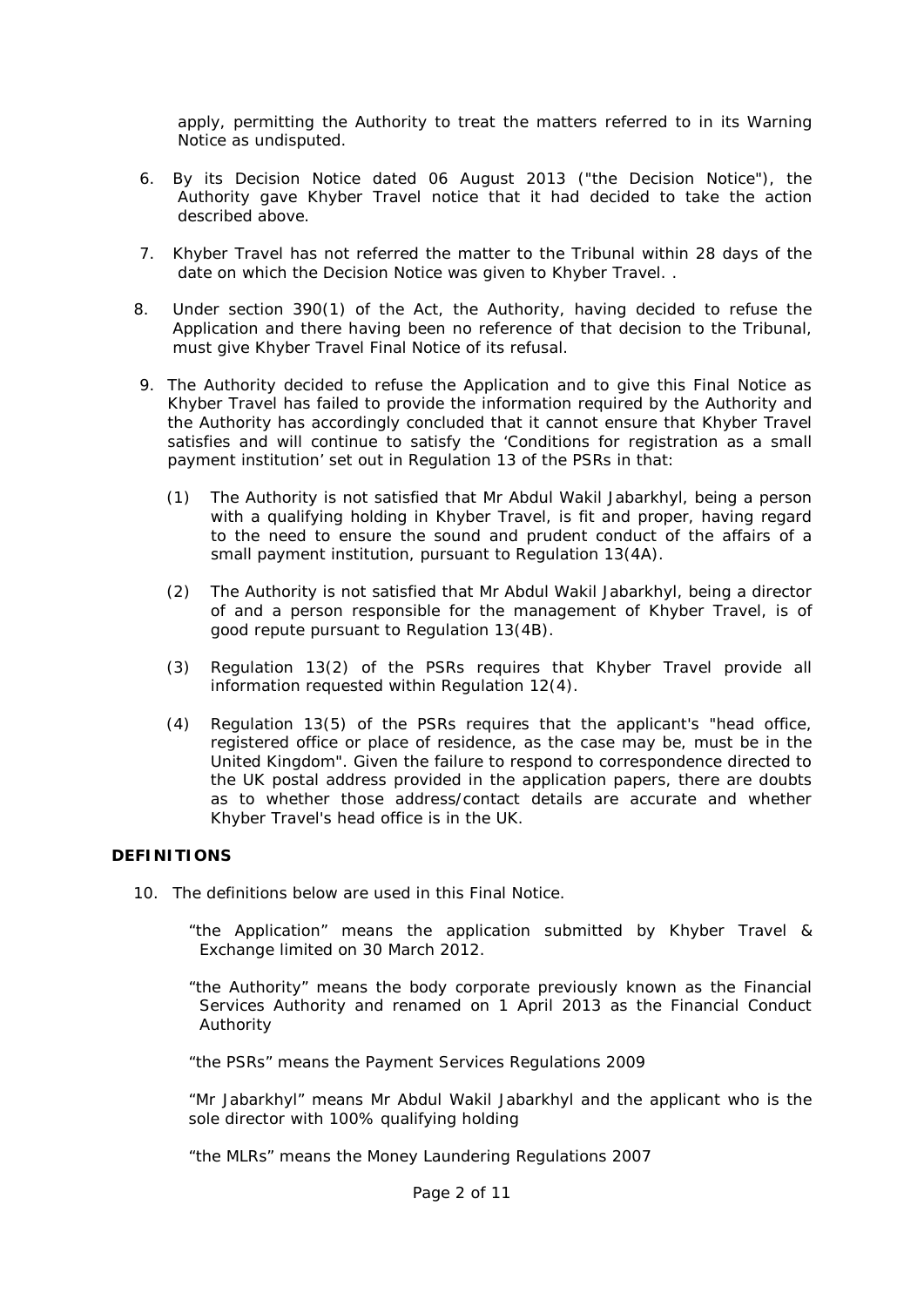"the Tribunal" means the Upper Tribunal (Tax and Chancery Chamber)

### **FACTS AND MATTERs**

- 11. Khyber Travel's Application for registration as a small payment institution, made under the PSRs, was received on 4 April 2012.
- 12. The Authority requested further information from Khyber Travel in order to complete the Application but, despite several attempts to elicit a reply, the Authority has no substantive response to its queries. Details of all the communications between the Authority and Khyber Travel are set out below:
	- (1) On 8 May 2012, the Authority sent an email to Khyber Travel (using the email address provided in the Application) requesting further information supported by documentary evidence (where applicable) relating to the following*:*
		- a. Khyber Travel's turnover;
		- b. disclosure of any spent or unspent convictions in relation to the individual(s) responsible for the operation and management of Khyber Travel;
		- c. confirmation of its successful registration under the MLRs for the proposed payment services activities (which is as condition of registration – regulation: 13(6) of the PSRs 2009);
		- d. a description of Khyber Travel's business model;
		- e. details of Khyber Travel's complaints procedures;
		- f. confirmation as to whether Khyber Travel would be 'opting-in' or 'opting-out' of the safeguarding arrangements for customer funds; and
		- g. the telephone number for Khyber Travel's head office.
	- (2) On 8 June 2012 the Authority called Khyber Travel (on the mobile contact number provided in the Application). The 'phone was answered by an individual who identified himself as Mr Jabarkhyl's solicitor. The solicitor acknowledged that Mr Jabarkhyl was his client but said that he was not representing Mr Jabarkhyl on this matter and that the Authority should seek alternative ways to contact Mr Jabarkhyl.
	- (3) On 8 June 2012, an email was sent to Khyber Travel by the Authority (to the email address provided in the Application). In that email the Authority:
		- a. reminded Khyber Travel that the Application remained incomplete as the Authority was still waiting for full and clear responses to the questions sent to Khyber Travel on 8 May 2012;
		- b. advised Khyber Travel that, in the absence of a full response to the outstanding questions, the Authority would be minded to refuse the Application; the emails explained the steps that would be taken in the absence of a response which included the issuing of a Warning Notice to Khyber Travel setting out the reasons for refusal by the Authority.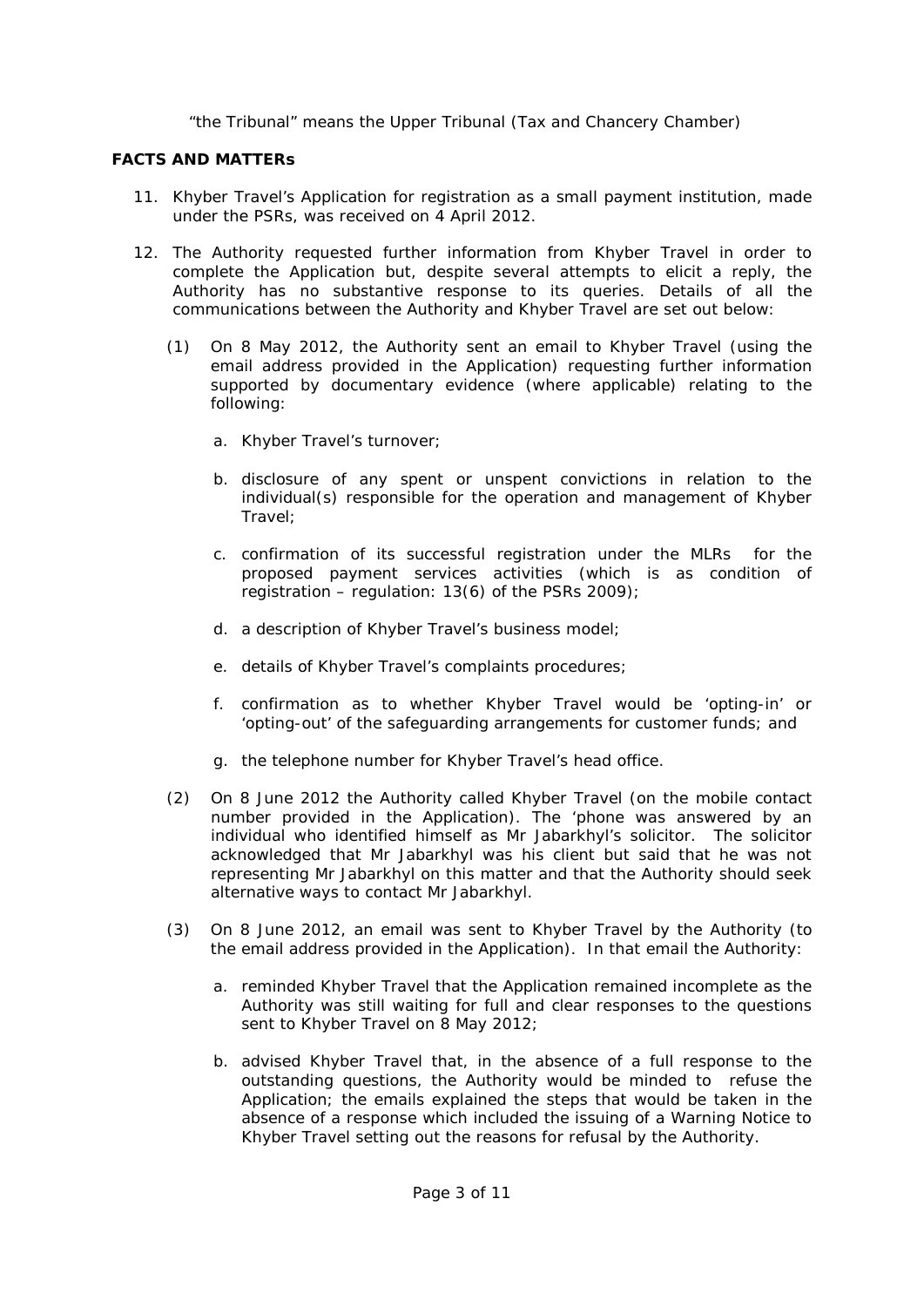- (4) On 22 June 2012, the Authority sent a letter to Khyber Travel, (one copy by special delivery and a further copy by first class post) requesting a reply to previous correspondence, as the Authority had not yet received a satisfactory response to the questions asked of the Applicant. This letter was sent to both Khyber Travel's registered office and head office addresses as provided in the Application. The Authority also sent a copy of the same letter to Mr Jabarkhyl's residential address which had been obtained from Companies House.
- (5) On 6 July 2012, the Authority sent a letter by first class post to both Khyber Travel's registered office and head office addresses as provided in the Application. A copy was also sent to Mr Jabarkhyl's residential address (see paragraph (4) above). In this letter, the Authority sought to:
	- a. remind Khyber Travel, that the Application remained incomplete as the Authority was still waiting for full and clear responses to the questions previously posed;
	- b. inform Khyber Travel that, if the Application remained incomplete, the Authority would determine the Application on the basis of the information provided;
	- c. highlight to Khyber Travel that its failure to respond to the Authority's queries raised significant concerns as to whether its 'mind and management', i.e. head office, was at the address provided to the Authority in the Application; and
	- d. advise Khyber Travel that, in the absence of receiving a full response to the outstanding questions, the Authority would be taking steps to refuse the Application which would include issuing a Warning Notice to Khyber Travel setting out the reasons for refusal by the Authority.
- (6) On 13 July 2012, the Authority received an email from Khyber Travel (dated 11 July 2012) which was sent to the Authority's Firm Contact Centre mailbox. The email reply was in response to the questions raised by the Authority on 8 May 2012 (see paragraph 12(1) above). However, Khyber Travel did not answer the questions satisfactorily. In particular, Khyber Travel failed to provide the Authority with details of the following:
	- a. confirmation of any spent or unspent convictions relating to the individual(s) responsible for the operation and management of Khyber Travel;
	- b. written proof of Mr Jabarkhyl's residential address, as the proof of address provided was that of Edgware Accountants Ltd;
	- c. a clear copy of Mr Jabarkhyl's proof of identification;
	- d. a detailed description of Khyber Travel's business model or business plan;
	- e. an operation helpline number for handling customer complaints in line with Khyber Travel's complaints handling procedure (the telephone number provided by Khyber Travel was a mobile telephone number that was inoperative); and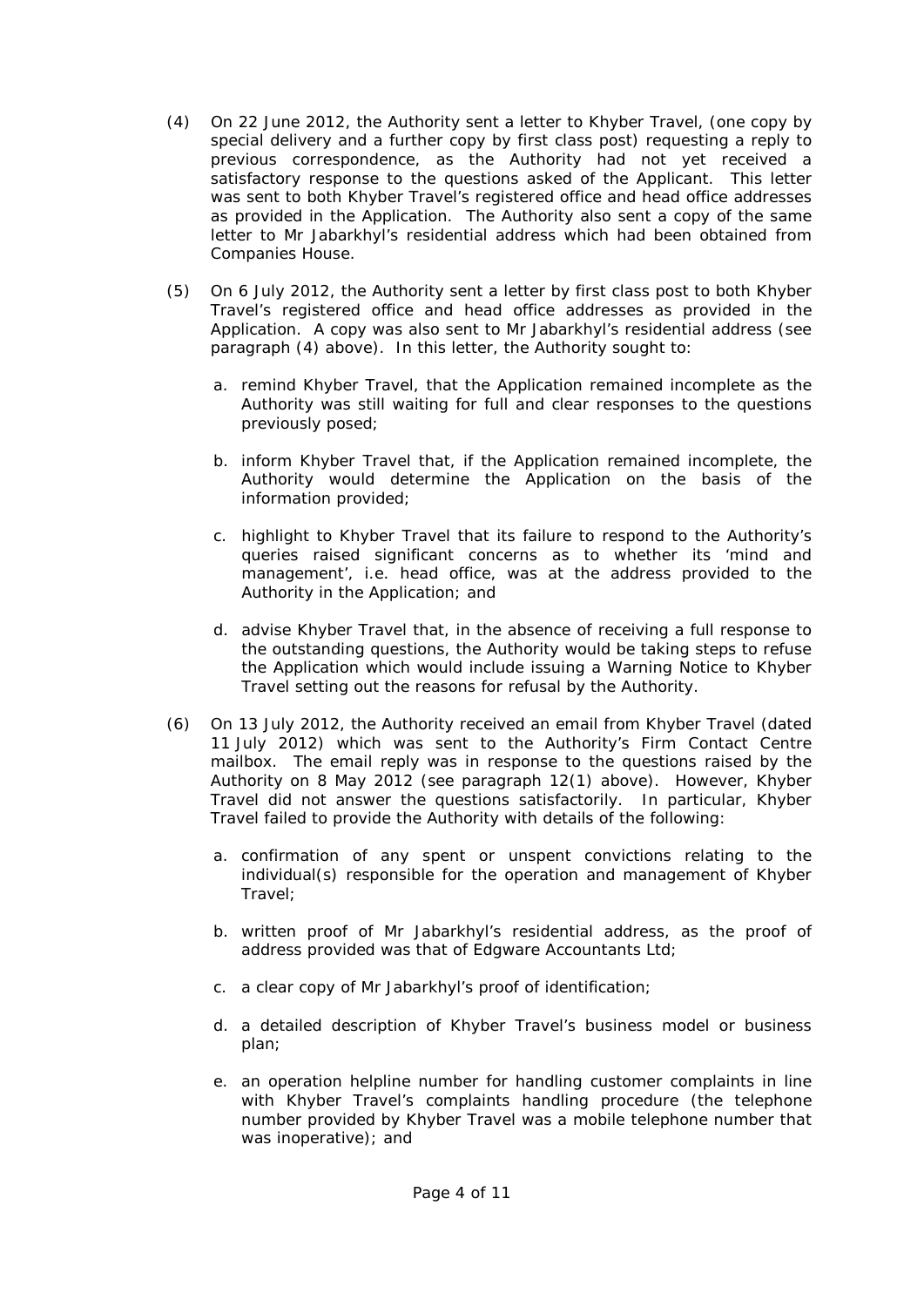- f. confirmation as to whether Khyber Travel would be opting in or out of the safeguarding arrangements for customer funds.
- (7) On 4 September 2012, an email was sent to Khyber Travel (to the email address provided in the Application). In that email the Authority requested clarification and additional information in respect of the following:
	- a. the landline contact telephone number for Khyber Travel's head office. This information was previously requested (see paragraph 12(1) above) but was omitted from Khyber Travel's response dated 11 July 2012);
	- b. clarification of Khyber Travel's Money Laundering Regulations registration, as the information provided suggested that a) it had not yet registered for payment services in its own right; b) the MLR registration it had provided included registration details of other small payment institutions;
	- c. disclosure of any spent or unspent convictions in relation to individual(s) responsible for the operation and management of Khyber Travel. This information was previously requested (see paragraph 12(1) above) but was omitted from Khyber Travels' response dated 11 July 2012);
	- d. an explanation of Khyber Travel's online transaction services and banking arrangements; and
	- e. further clarification of Khyber Travel's complaints handling procedures.
- (8) On 26 September 2012, the Authority sent a letter by post to Khyber Travel's head office address (as provided in the Application), as it had not received a reply to the information request above. Khyber Travel was further reminded that the Application remained incomplete as it had not provided a response to the outstanding questions contained in previous correspondence. In this letter, the Authority offered Mr Jabarkhyl the opportunity to meet with the Authority to discuss the Application with a view to expediting and resolving the Authority's outstanding queries.
- (9) On 1 October 2012, the Authority's letter addressed to Khyber Travel's head office dated 26 September 2013 was returned to the Authority marked as "*addressee gone away".*
- (10) On 26 September 2012, the Authority contacted a Mr Mohammed of Edgware Associates/Accountants Ltd who had provided the attestation for some of the supporting documentation provided by Khyber Travel as part of its Application. Mr Mohammed acknowledged that Mr Jabarkhyl was a client and said he would convey a message through Mr Abdul Yosefzey ("Mr Yosefzey") (one of his colleagues who oversaw Mr Jabarkhyl's accounts) asking Mr Jabarkhyl to contact the Authority.
- (11) On 8 October 2012, an email was sent to Khyber Travel (to the email address provided in the Application). In this email, the Authority requested from Mr Jabarkhyl additional information under regulation 125A of the PSRs 2012 (which came into force on 1 October 2012). The information sought from Khyber Travel included:
	- a. a full response to the outstanding issues set out in the Authority's email dated 4 September 2012 (see paragraph (7) above);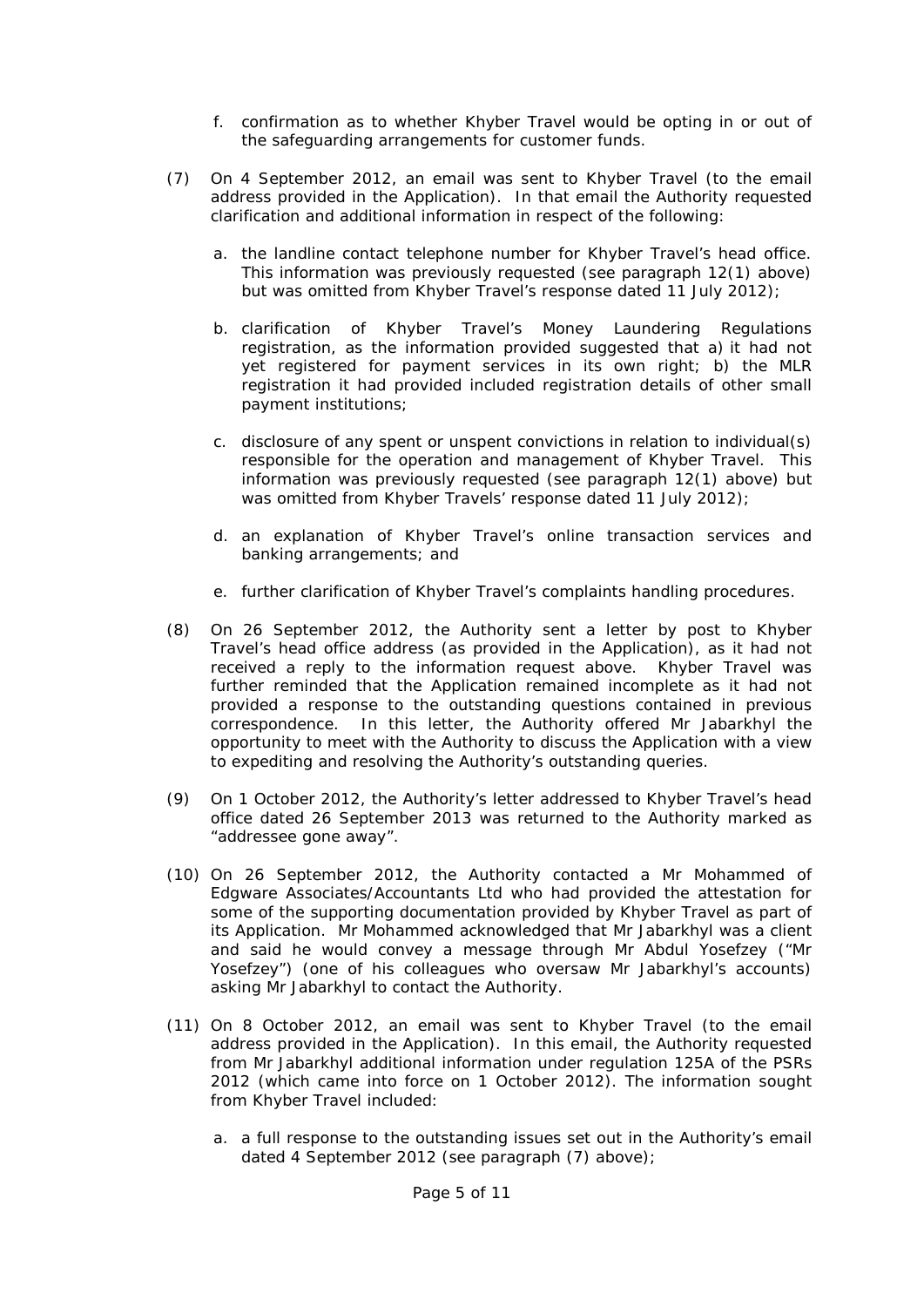- b. a programme of operations detailing the main business activities of Khyber Travel;
- c. an organisational structure chart;
- d. PSD Individual application forms to be completed by persons who would be responsible for the management and operation of Khyber Travel's payment services; and
- e. information on each person(s) with a 'qualifying holding' in Khyber Travel's business and whether they are fit and proper persons.
- (12) On 12 December 2012, the Authority contacted Mr Yosefzey, (see paragraph (10) above) by telephone. Mr Yosefzey confirmed that he had tried to contact Mr Jabarkhyl but had no success and suspected that Mr Jabarkhyl was abroad. Mr Yosefzey informed the Authority that, as he had been unable to contact Mr Jabarkhyl, the Authority should proceed with its due process.
- (13) On 19 December 2012, the Authority sent an email to Khyber Travel (to the email address provided in the Application) requesting a response to outstanding questions.
- (14) On 4 January 2013, the Authority sent a letter by special delivery to Khyber Travel's head office address as provided in the Application requesting a reply to the questions asked in previous correspondence. A copy of this letter was also posted to Mr Jabarkhyl's residential address (see paragraph (4) above).
- (15) On 5 January 2013, the Authority's letter dated 4 January 2013 addressed to Khyber Travel's head office was returned to the Authority marked as "*addressee gone away".* On 21 January 2013, the Authority sent another reminder letter by post to both Khyber Travel's head office and Mr Jabarkhyl's home address as provided in the Application requesting a reply as it had not received a response to the outstanding questions previously requested. A copy of this letter was also sent to Mr Jabarkhyl's residential address. The Authority has not received a response to this letter.
- 13. The Authority has received no substantive response to any of the communications set out above.

#### **CONCLUSIONS**

- 14. Pursuant to Regulation 13(1) of the PSRs the Authority may refuse an application for registration as an authorised payment institution only if any of the conditions in paragraphs  $(2) - (6)$  of Regulation 13 are not met. The Regulations and Authority guidance relevant to this Warning Notice are referred to in Annex A.
- 15. On the basis of Khyber Travel's failure to reply to the Authority's correspondence in relation to the Application (which evidences a failure to demonstrate a readiness and willingness to comply with the requirements and standards of the regulatory system) and to provide various of the information requested, the Authority considers that the following conditions in Regulation 13 of the PSRs are not met: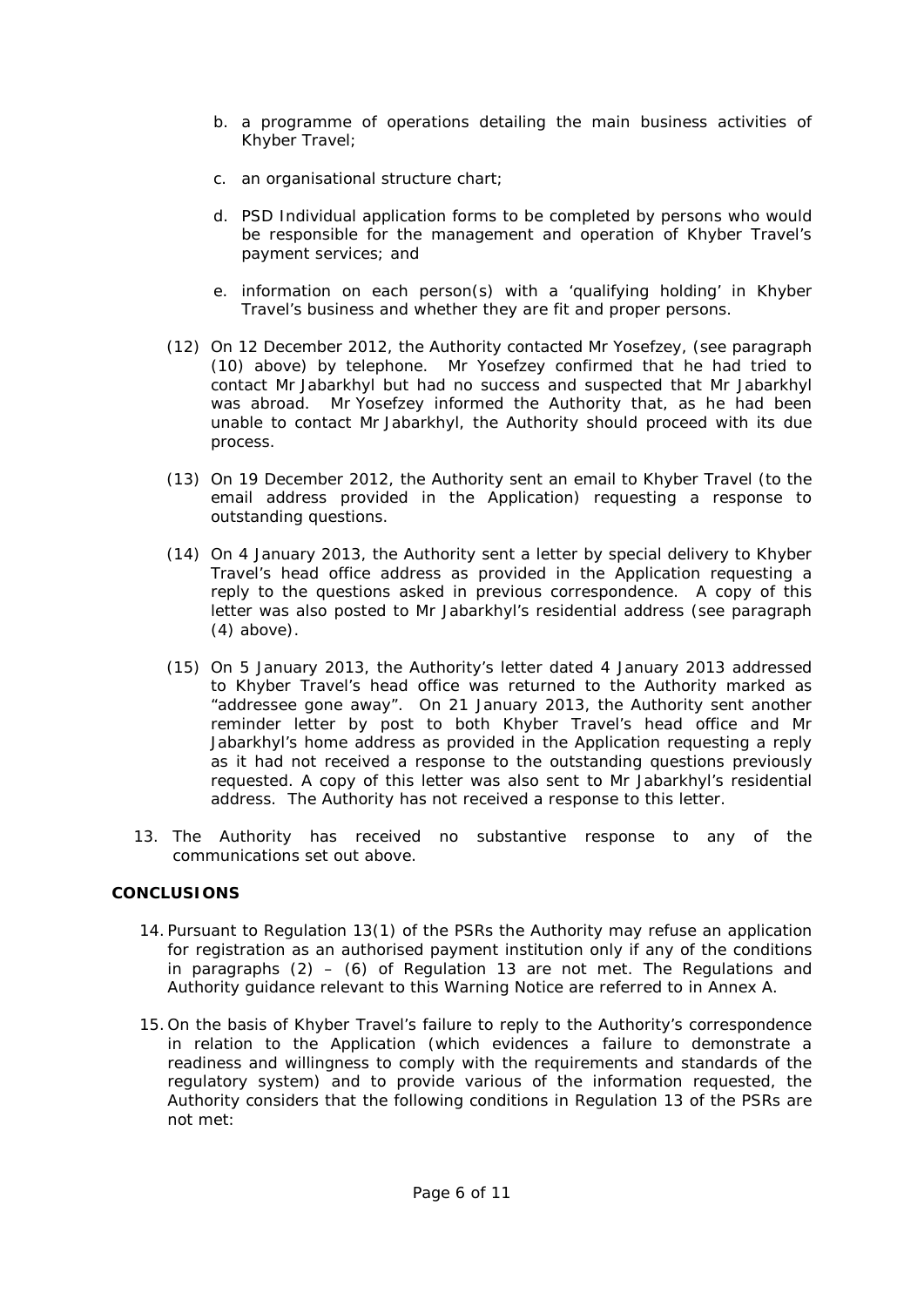- (1) Regulation 13(4A), which requires the Authority must be satisfied that the persons having a qualifying holding in Khyber Travel (namely Mr Jabarkhyl) are fit and proper persons having regard to the need to ensure the sound and prudent conduct of the affairs of a small payment institution;
- (2) Regulation 13(4B), which requires that the Authority must be satisfied that the persons responsible for Khyber Travel (namely Mr Jabarkhyl) are of good repute and possess appropriate knowledge and experience to provide payment services;
- (3) Regulation 13(2), which requires that Khyber Travel must provide all information requested within Regulation 12(4); and
- (4) Regulation 13(5), which requires that the applicant's "*head office, registered office or place of residence, as the case may be, must be in the United Kingdom"*. Given the failure to respond to correspondence directed to the UK postal address provided in the papers accompanying the Application, there are doubts as to whether those address/contact details are accurate and whether Khyber Travel's head office is in the UK.

# **IMPORTANT NOTICES**

16. This Final Notice is given to Khyber Travel pursuant to Schedule 5 Part 1 (7) of the PSRs (which incorporates section 390(1) of the Act).

# **Publication**

17.Sections 391(4), 391(6) and 391(7) of the Act apply to the publication of information about the matter to which this Final Notice relates. Under those provisions, the Authority must publish such information about the matter to which the Final Notice relates as the Authority considers appropriate. The information may be published in such manner as the Authority considers appropriate. However, the Authority may not publish information if such publication would, in the opinion of the Authority, be unfair to Khyber Travel or prejudicial to the interests of consumers.

#### **Authority contacts**

18. For more information concerning this matter generally, contact James Borley*,* Manager, Permissions Department, Authorisation Division at the Authority (direct line: 020 7066 5340/ email: [james.borley@fca.org.uk\)](mailto:james.borley@fca.org.uk).

**Graeme McLean on behalf of the Regulatory Transactions Committee**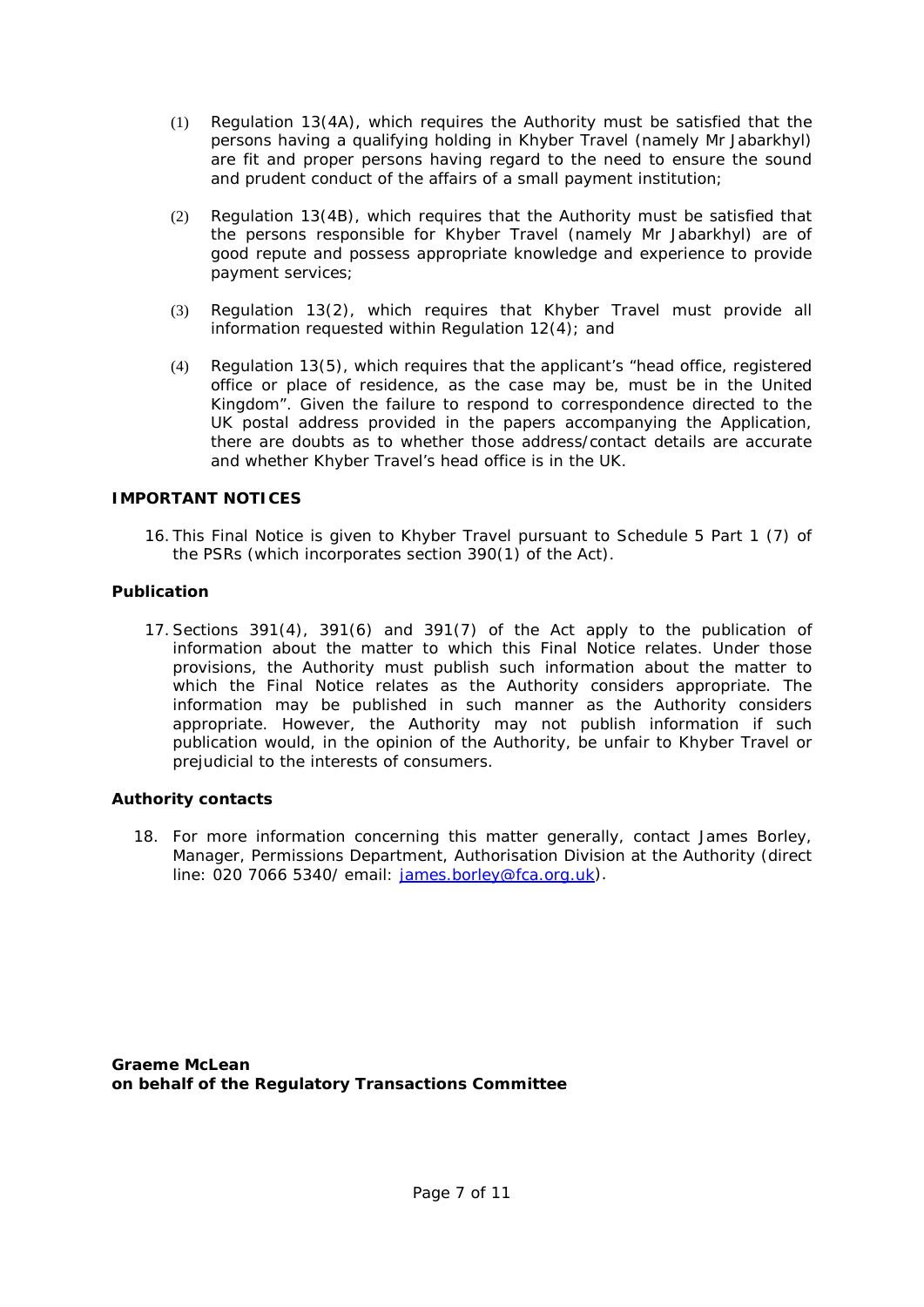# **ANNEX A – REGULATORY PROVISIONS RELEVANT TO THIS FINAL NOTICE**

# **Relevant Statutory Provisions**

# *The Payment Services Regulations 2009*

- 1. Regulation 9(2) of the PSRs (as applied by regulation 14 to applications for registration as a SPI) provides that the Authority may determine an incomplete application if it considers it appropriate to do so, and it must in any event determine any such application within 12 months beginning with the date on which it received the application.
- 2. Regulation 9(8)(a) of the PSRs (as applied by regulation 14) provides that "The Authority must, having considered any representations made in response to the Warning Notice if it decides to refuse the application or impose a requirement, give the applicant a Decision Notice".
- 3. Regulation 12(1) requires an application for registration as a small payment institution to contain, or be accompanied by, the information required by the Authority.
- 4. Regulation 12(4) states that at any time after receiving an application and before determining it, the Authority may require the applicant to provide it with such further information as it reasonably considers necessary to enable it to determine the application.
- 5. Regulation 13(1) states that the Authority may refuse to register an applicant as a small payment institution only if any of the conditions set out in paragraphs (2) to (6) are not met.
- 6. Regulation 13(2) states that the application must comply with the requirements of, and any requirements imposed under, regulation 12.
- 7. Regulation 13(4A) states that where the applicant is a partnership, an unincorporated association or a body corporate, the applicant must satisfy the Authority that any persons having a qualifying holding in it are fit and proper persons having regard to the need to ensure the sound and prudent conduct of the affairs of a small payment institution*.*
- 8. Regulation 13(4B) states that the applicant must satisfy the Authority that
	- (1) where the applicant is a body corporate, the directors;
	- (2) the persons responsible for the management of the institution; and
	- (3) where relevant, the persons responsible for the management of payment services,

are of good repute and possess appropriate knowledge and experience to provide payment services*.*

- 9. Regulation 13(5) requires that the applicant's head office, registered office or place of residence, as the case may be, must be in the United Kingdom.
- 10.Regulation 14 provides for regulations 7 to 11 to apply to registration as an SPI as they apply to authorisation as a payment institution (subject to certain modifications).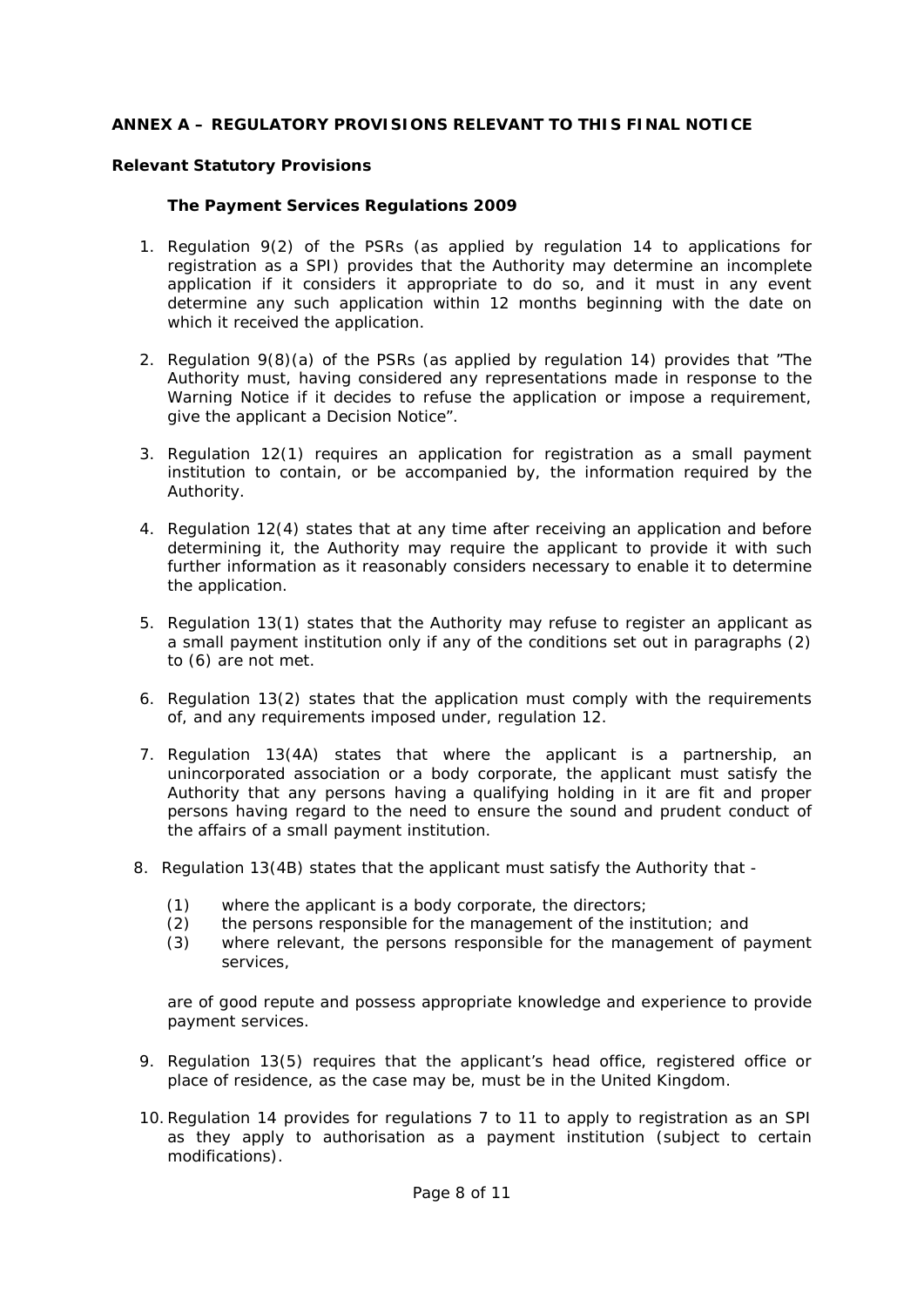11.Regulation 125A(1) states that where the applicant has applied for registration as a small payment institution before 1 October 2012 and its application has not been determined before that date, it must provide the Authority with the information referred to in paragraphs 1, 7, 8 and 9 of Schedule 2 to the extent relevant to the applicant.

# *Financial Services and Markets Act 2000*

- 12. Part 26 section 390(1) states that if the Authority has given a person a Decision Notice and the matter was not referred to a Tribunal within the time required by the Tribunal Procedure Rules, the Authority must give the person concerned a Final Notice.
- 13. Part 26 section 391(4) states that the Authority must publish such information about the matter to which a final notice relates as it considers appropriate.
- 14. Part 26 section 391(6) states that the Authority may not publish information if publication would, in its opinion, be unfair to the person with respect to whom the action was taken or prejudicial to the interests of consumers.
- 15. Part 26 section 391(7) states that information is to be published in such a manner as the Authority considers appropriate.

# **Relevant Guidance**

#### *"The Authority's role under the Payment Services Regulations 2009 – Our approach"*

- 16. In exercising its powers in relation to the approval of an application for registration as a small payment institution, the Authority must have regard to guidance published in the Authority's 'Our approach' document, including the section titled 'Authorisation and registration'. The version of the 'Our approach' document current at the date of the application was dated January 2012.
- 17. The paragraphs relevant to the refusal of the Application are set out below (references to 'we' are references to the Authority).
- 18. Paragraph 3.6: At any time after receiving an application for authorisation or registration (or a variation of either of these) and before determining it, we can require the applicant to provide such further information as we reasonably consider necessary to enable us to determine the application.
- 19. Paragraph 3.98: of the 'Our approach' document refers to Regulation 13(5) of the PSRs and states that: "The location of the head office, registered office, or principal place of business is to be supplied as part of the contact details. The PSD does not define what is meant by a firm's 'head office'. This is not necessarily the firm's place of incorporation or the place where its business is wholly or mainly carried on. Although the Authority will judge each application on a case-by-case basis, the key issue in identifying the head office of a firm is the location of its central management and control, that is, the location of:
	- a. the directors and other senior management, who make decisions relating to the firm's central direction, and the material management decisions of the firm on a day-to-day basis; and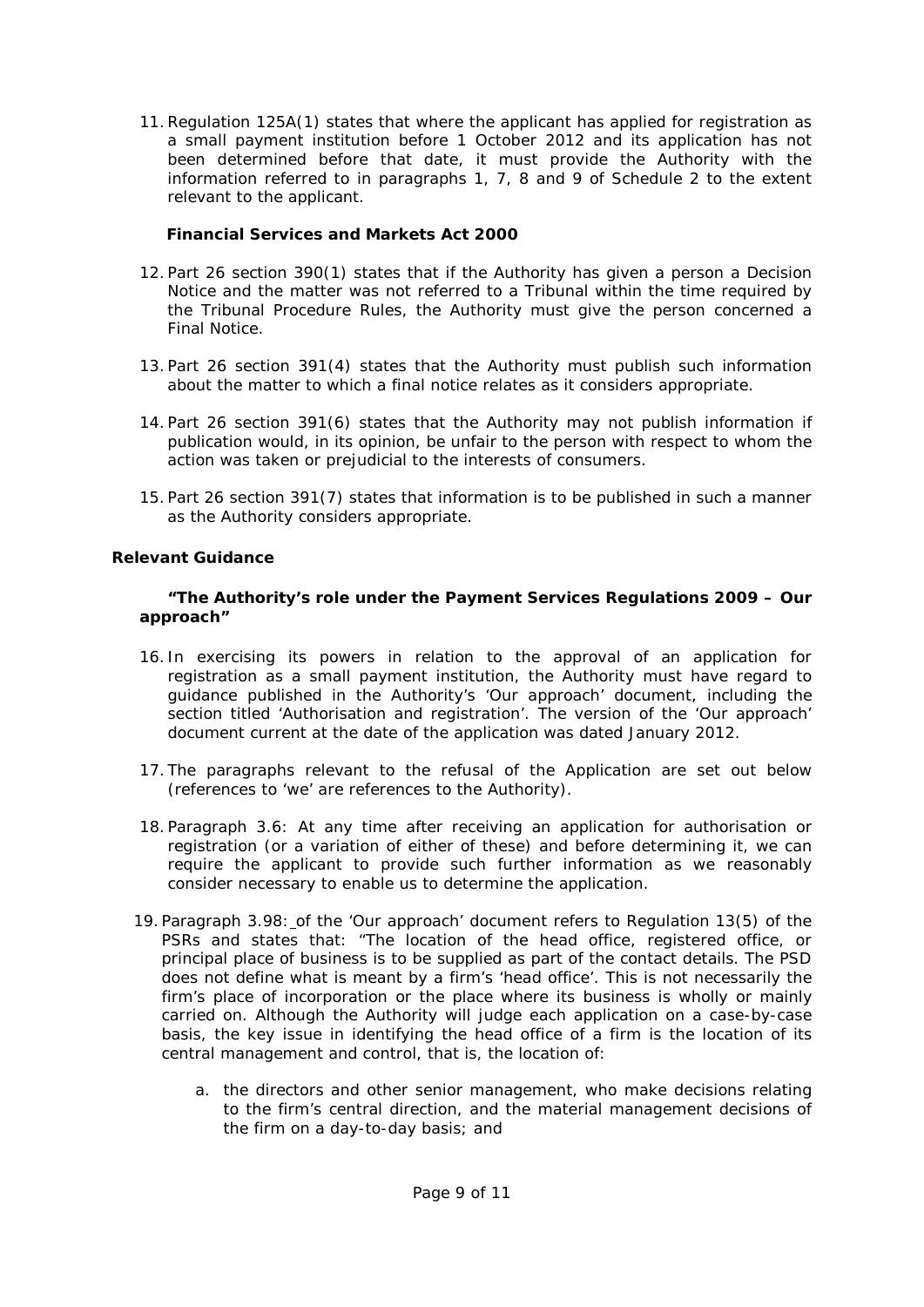- b. the central administrative functions of the firm (for example, central compliance, internal audit)."
- 20.Paragraph 3.105: We have to make a decision on a complete application within three months of receiving it. An application is complete when we have received all the information and evidence needed for us to make a decision. We will let the applicant know if we need more information.
- 21.Paragraph 3.106: In the case of an incomplete application, we must make a decision within 12 months of receipt. However, if that date is reached and discussions with the firm have not resulted in us receiving all the information we need to make our decision, it is likely that an incomplete application will result in a refusal. This is because it is unlikely we will have been able to satisfy ourselves that the applicant has met the authorisation/registration requirements.
- 22. Paragraph 3.113: We can refuse an application when the information and evidence provided does not satisfy the requirements of the PSRs. When this happens we are required to give the applicant a Warning Notice setting out the reason for refusing the application and allowing 28 days to make a representation on the decision.
- 23. The document "Authority's role under the Payment Services Regulations 2009 Our approach" dated October 2012 provides (in addition to guidance in the same substantive terms as that above) the following guidance on Regulation 13(4A):
	- a. Paragraph 3.94 states that where the Applicant is a partnership, an unincorporated association or a body corporate, the applicant must satisfy the Authority that any persons having a qualifying holding in it are fit and proper persons, having regard to the need to ensure the sound and prudent conduct of the affairs of a small payment institution.
	- b. Paragraph 3.96 makes clear that the requirement under Regulation 13 (4A) (as explained in paragraph 3.94) applies to applicants with an outstanding application for SPI status as at 1 October 2012.
	- c. Paragraph 3.108 states that for each qualifying holding in the applicant, a registration application must contain: the size and nature of the qualifying holding; and evidence of the suitability of each controller taking into account the need to ensure the sound and prudent management of a small payment institution.
	- d. Paragraph 3.109 states that the term 'fit and proper' is one that the Authority uses frequently in the context of individuals approved under the Financial Services and Markets Act 2000 (FSMA). Interpretation of this term, which is used in regulation 13(4A) in relation to controllers, means substantially the same for small PIs as it does for individuals approved in FSMA firms and refers to the section of the Authority's Handbook entitled "FIT" in this regard.
	- e. Paragraph 3.110 states

"The term 'fit and proper', which is used in Regulation 13(4A), incorporates the following essential factors:

- honesty, integrity and reputation;
- competence and capability; and